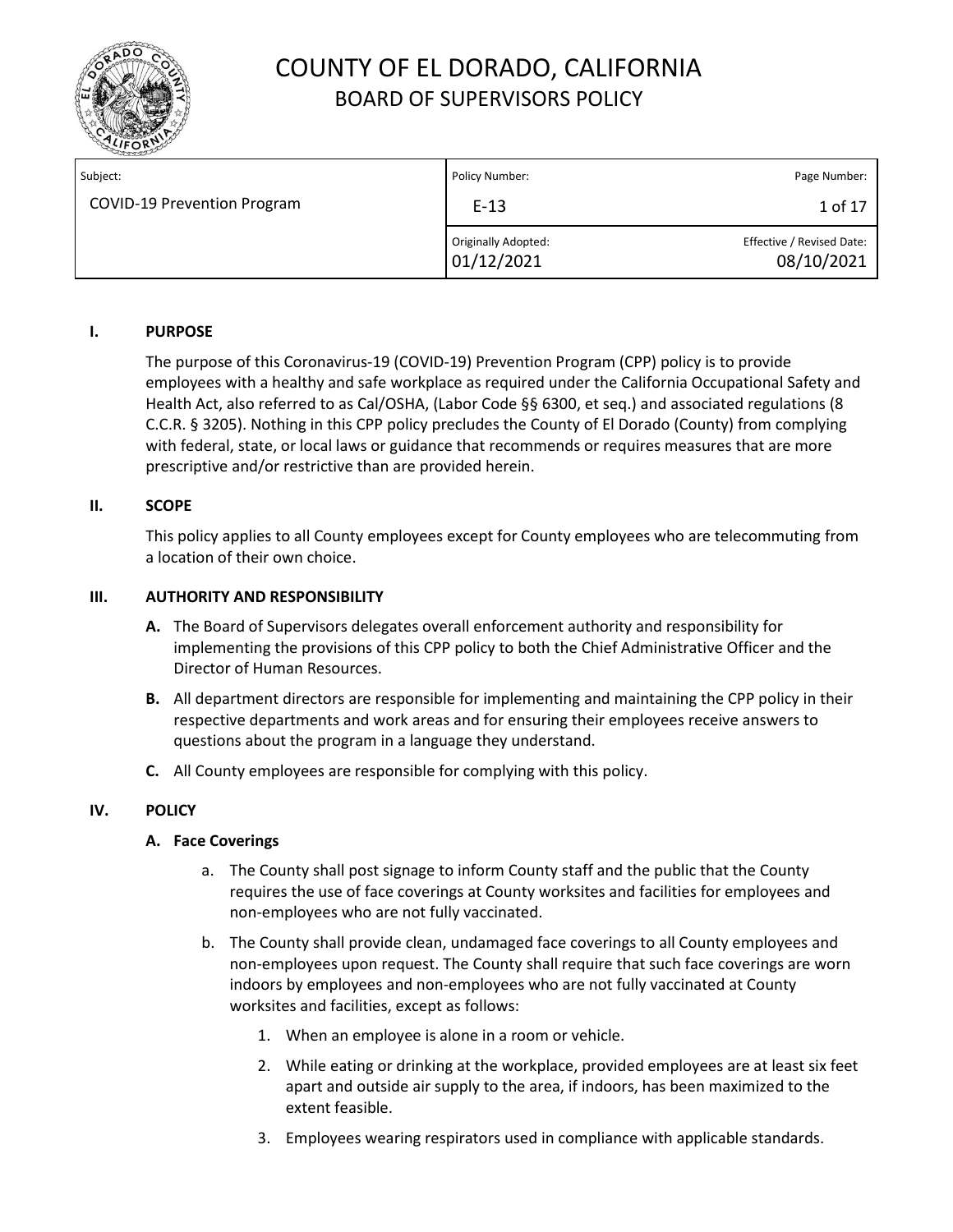

| Subject:                           | Policy Number:                    | Page Number:                            |
|------------------------------------|-----------------------------------|-----------------------------------------|
| <b>COVID-19 Prevention Program</b> | $E-13$                            | 2 of 17                                 |
|                                    | Originally Adopted:<br>01/12/2021 | Effective / Revised Date:<br>08/10/2021 |

- 4. Employees who cannot wear face coverings due to a medical or mental health condition or disability, or who are hearing-impaired or communicating with a hearing-impaired person.
- 5. Specific tasks which cannot feasibly be performed with a face covering. This exception is limited to the time period in which such tasks are actually being performed
- c. The County shall post signage to inform members of the public entering County buildings and facilities of any face covering orders in effect from the California Department of Public Health (CDPH).
- d. The County shall adhere to orders and guidance provided by the CDPH as provided at the web address below, as well as adhere to any orders and guidance provided by the County's Public Health Division (Public Health), to the extent that such orders and guidance are more stringent than what is set forth in this CPP.

https://www.cdph.ca.gov/Programs/CID/DCDC/Pages/COVID-19/guidance-for-face[coverings.aspx](https://www.cdph.ca.gov/Programs/CID/DCDC/Pages/COVID‐19/guidance‐for‐face‐coverings.aspx)

- c. The County does not use COVID‐19 testing as an alternative to face coverings.
- d. The County does not prevent any County employee from wearing a face covering when wearing a face covering is not required by this section, unless wearing a face covering would create a safety hazard, such as interfering with the safe operation of equipment.

### **B. Accommodations**

- a. Employees who have a medical or other condition identified by the Centers for Disease Control and Prevention (CDC), CDPH, or the employees' health care provider as placing or potentially placing the employees at increased risk of severe COVID‐19 illness may request accommodation. County employees are encouraged to review the list of medical conditions and other conditions provided [\(https://www.cdc.gov/\)](https://www.cdc.gov/) to determine whether they have such a condition.
- b. Employees may request accommodation, including face covering medical exemptions, with Risk Management. The County will use the interactive process to explore reasonable accommodations without compromising the safety of County employees and the public.
- c. The County will periodically review the following web address in order to account for any additional medical conditions and other conditions that the CDC has identified as placing or potentially placing individuals at an increased risk of severe COVID‐19: <https://www.cdc.gov/>

### **C. COVID‐19 Hazards Assessment**

a. The County shall conduct a workplace‐specific assessment of all interactions, areas, activities, processes, equipment, and materials that could potentially expose County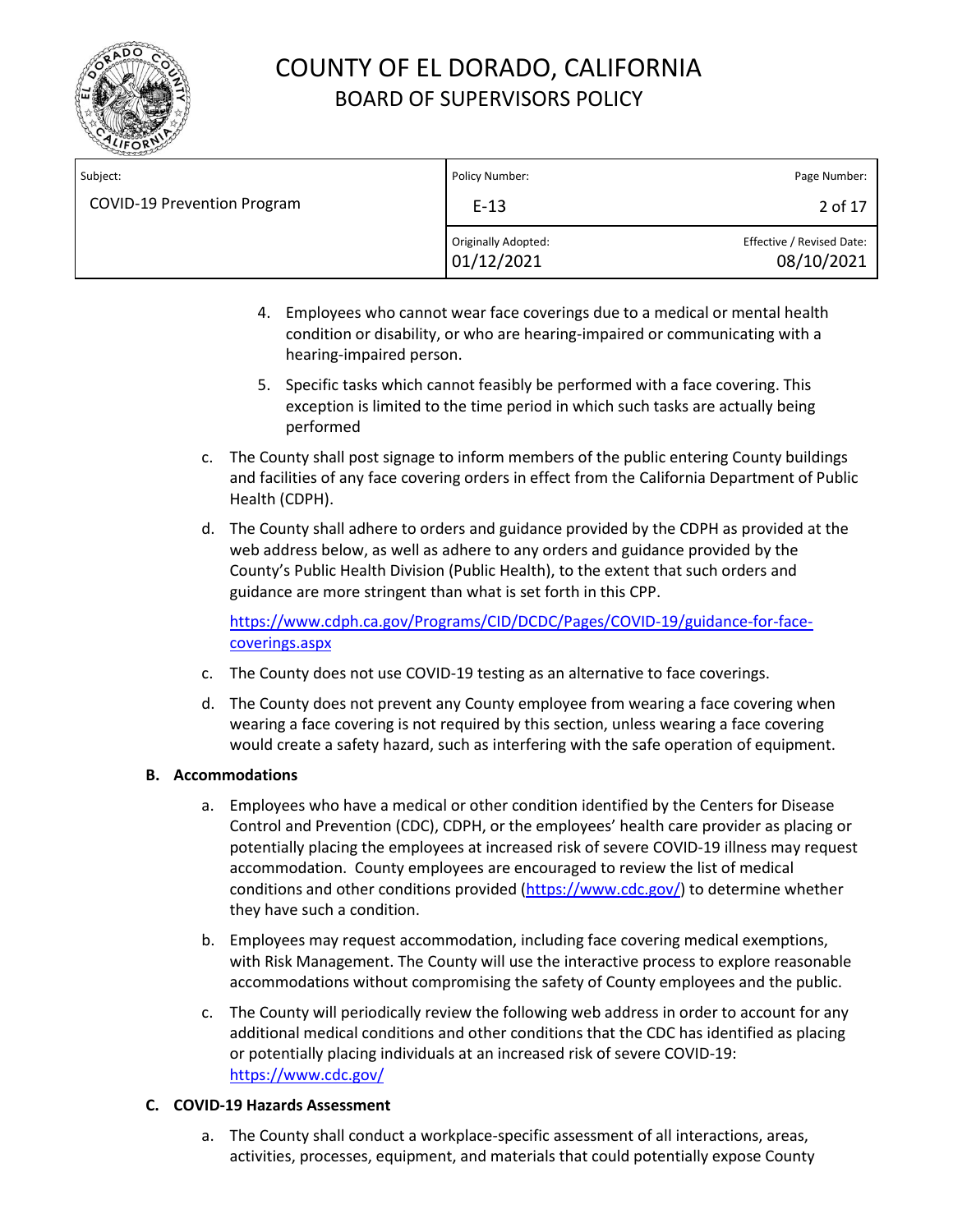

| Subject:                           | Policy Number:                    | Page Number:                            |
|------------------------------------|-----------------------------------|-----------------------------------------|
| <b>COVID-19 Prevention Program</b> | $E-13$                            | 3 of 17                                 |
|                                    | Originally Adopted:<br>01/12/2021 | Effective / Revised Date:<br>08/10/2021 |

employees and the public to COVID‐19 hazards. As part of this process, the County will:

- 1. Identify places and times when employees and individuals congregate or come in contact with one another, regardless of whether employees are performing an assigned work task or not, including, for example, during meetings or trainings, in and around entrances, bathrooms, hallways, aisles, walkways, elevators, break or eating areas, cool‐down areas, and waiting areas.
- 2. Identify potential workplace exposure to all persons at County worksites and facilities, including employees, employees of other entities, members of the public, customers or clients, and independent contractors.
- 3. Identify how employees and other persons enter, leave, and travel through County worksites and facilities, in addition to addressing employees' stationary workspaces, or workstations.
- b. For indoor County worksites and facilities, without compromising safety and security, the County will evaluate how to maximize ventilation with outdoor air; the highest level of filtration efficiency compatible with the worksites and facilities' existing ventilation systems; and whether the use of portable or mounted High Efficiency Particulate Air (HEPA) filtration units, or other air cleaning systems, would reduce the risk of COVID-19 transmission. Further, for County worksites and facilities with mechanical or natural ventilation, or both, the County shall maximize the quantity of outside air provided to the extent feasible, except when the United States Environmental Protection Agency Air Quality Index is greater than 100 for any pollutant or if opening windows or letting in outdoor air by other means would cause a hazard to County employees, for instance from excessive heat or cold.
- c. The County shall monitor orders and guidance from the State of California and the County Public Health Officer related to COVID‐19 hazards and prevention. These orders and guidance are both information of general application, including Interim guidance for Ventilation, Filtration, and Air Quality in Indoor Environments by the California Department of Public Health (CDPH), and information specific to the County's location and operations.
- d. The Department of Human Resources or Public Health will conduct periodic inspections of County worksites and facilities as needed to identify unhealthy conditions, work practices, and work procedures related to COVID-19 and to ensure compliance with the County's COVID‐19 policies and procedures.
- e. Supervisors and managers shall report the identification and evaluation of COVID‐19 hazards via the process prescribed by the Department of Human Resources. The Department of Human Resources or Public Health will investigate any concerns related to possible COVID‐19 hazards.
- **D. Other Engineering Controls, Administrative Controls, and Personal Protective Equipment**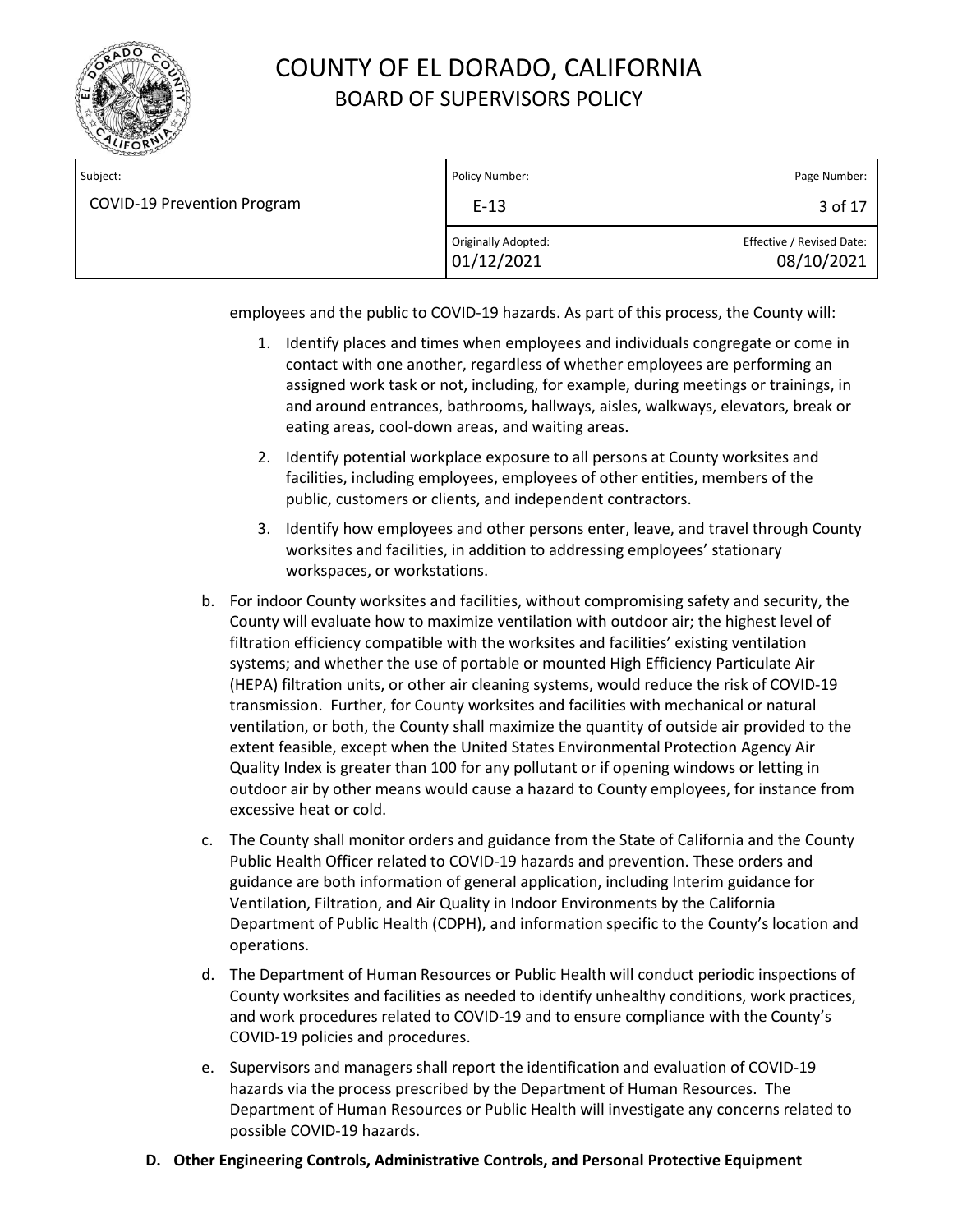

| Subject:                           | Policy Number:                    | Page Number:                            |
|------------------------------------|-----------------------------------|-----------------------------------------|
| <b>COVID-19 Prevention Program</b> | $E-13$                            | 4 of 17                                 |
|                                    | Originally Adopted:<br>01/12/2021 | Effective / Revised Date:<br>08/10/2021 |

- a. Cleaning and disinfecting requirements include the following:
	- 1. Identifying and regularly cleaning frequently touched surfaces and objects. The County will inform employees and authorized employee representatives of cleaning and disinfection protocols, including the planned frequency and scope of cleaning and disinfection.
	- 2. Cleaning of areas, material, and equipment used by a COVID-19 case during the high-risk exposure period, and disinfection if the area, material, or equipment is indoors and will be used by another employee within 24 hours of the COVID-19 case.

Further, the County requires that cleaning and disinfecting must be done in a manner that does not create a hazard to County employees or subcontracted employees.

- b. In order to protect County employees, the County shall evaluate its handwashing facilities in order to determine the need for additional facilities, encourage and allow time for employee handwashing, and provide employees with an effective hand sanitizer. The County shall provide effective hand sanitizers that do not contain methyl alcohol. However, even with hand sanitizer present, the County highly encourages County employees to wash their hands for at least 20 seconds throughout their work period.
- c. The County shall evaluate the need for PPE such as gloves, goggles, and face shields, to prevent exposure to COVID‐19 hazards and provide such PPE as needed.
- d. Upon request, the County shall provide respirators for voluntary use to all employees who are not fully vaccinated and who are working indoors or in vehicles with more than one person. The County shall encourage the use of such respirators when provided and shall ensure that employees are provided with a respirator of the correct size. In accordance with applicable law, the County will provide and ensure use of respirators when deemed necessary by Cal/OSHA through the Issuance of Order to Take Special Action.
- e. In accordance with applicable law, the County will provide and ensure use of eye protection and respiratory protection when County employees are exposed to procedures that may aerosolize potentially infectious material such as saliva or respiratory tract fluids.
- e. The County will periodically evaluate existing COVID‐19 prevention controls and assess whether there is a need for different and/or additional controls.

### **E. Mandatory Employee/Supervisor Reporting**

- a. County employees must immediately report to their supervisor or manager any of the following:
	- 1. The employee's presentation of COVID‐19 symptoms.
	- 2. The employee's possible close contacts.
	- 3. Possible COVID‐19 hazards at County worksites or facilities.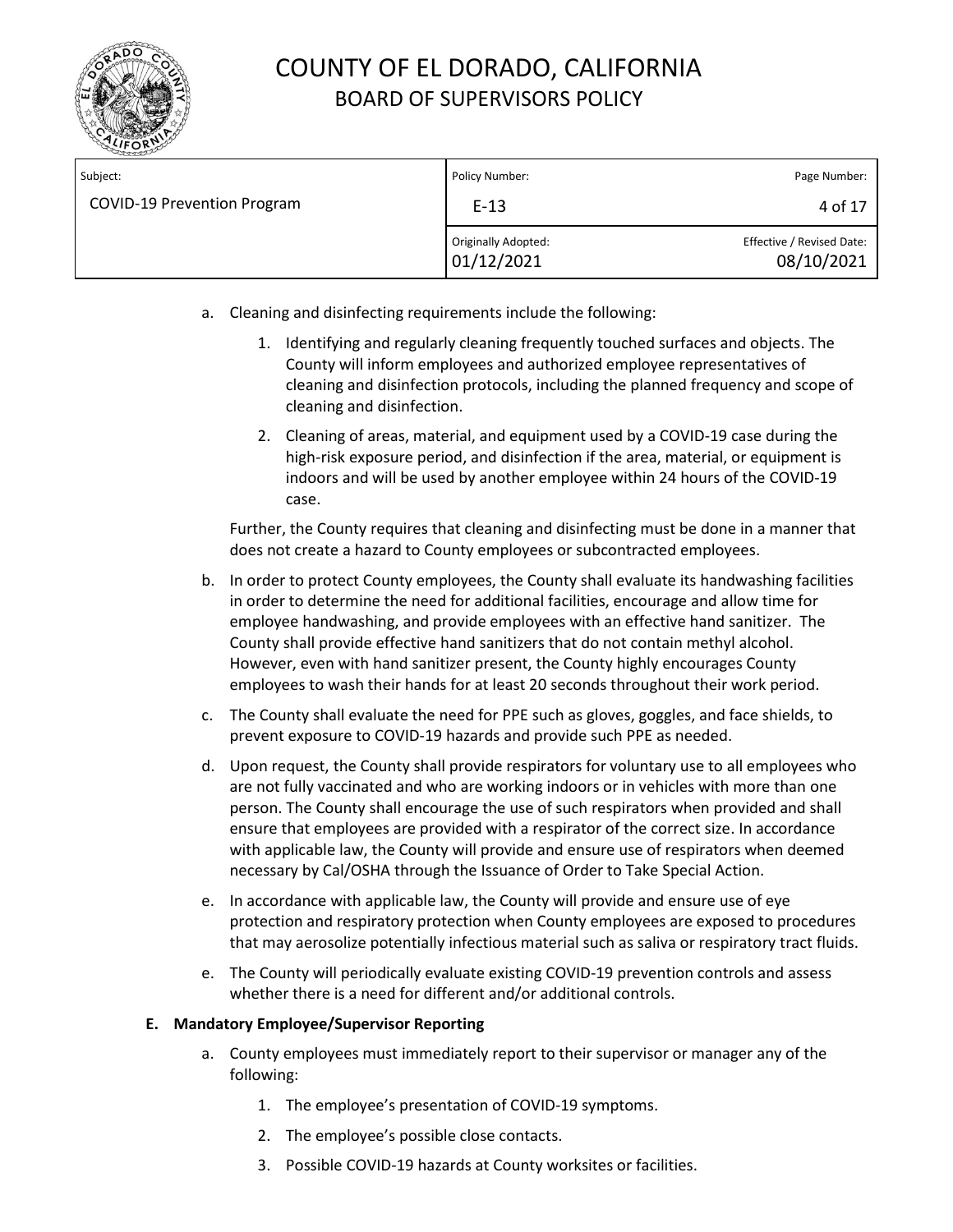

| Subject:                           | Policy Number:                    | Page Number:                            |
|------------------------------------|-----------------------------------|-----------------------------------------|
| <b>COVID-19 Prevention Program</b> | $E-13$                            | 5 of 17                                 |
|                                    | Originally Adopted:<br>01/12/2021 | Effective / Revised Date:<br>08/10/2021 |

4. Positive COVID‐19 status irrespective of symptoms.

The County will not discriminate or retaliate against any County employee who makes such a report.

b. The supervisor or manager must immediately notify the Department of Human Resources using the prescribed forms of positive COVID-19 employees and COVID-19 hazards in the workplace.

### **F. COVID‐19 Exposure Notification**

The Department of Human Resources will give written notice (e.g., personal service, email, or text message) to County employees, employers of subcontracted employees, and union representatives of notified employees (within one business day of the report being received) of a potential COVID‐19 exposure at a County worksite or facility where a COVID‐19 case was present. County employees and employers of subcontracted employees who are notified shall be those who were present at the worksite during the high-risk exposure period. Notification shall not reveal any personal identifying information of the COVID‐19 case. The notice to the union representatives shall contain the same information as would be required in an incident report in a Cal/OSHA Form 300 injury and illness log unless the information is inapplicable or unknown to the employer.

Additionally, the County will notify employees of cleaning and disinfecting measures the County undertakes in order to ensure the health and safety of the County worksite or facility where the potential exposure occurred.

In the event of an outbreak or major outbreak, and in consultation with Public Health, the Department of Human Resources will provide testing to employees. The testing shall be in compliance with mandated requirements in place at the time of the outbreak.

### **G. COVID‐19 Testing**

The County possesses the authority to require that employees who report to work at County worksites or facilities be tested for COVID‐19 at no cost. Where the County requires testing, the County has adopted policies and procedures that ensure the confidentiality of employees and comply with the Confidentiality of Medical Information Act. Specifically, while anyone in exposure with a COVID-19 positive individual will be informed, the County will keep confidential all personal identifying information of COVID‐19 cases or persons with COVID‐19 symptoms, and any employee medical records required by this policy, unless expressly authorized by the employee to disclose such information or as otherwise permitted or required under the law.

### **H. Self‐Screening/County Screening**

County employees shall self‐screen for COVID‐19 symptoms prior to reporting to any County worksite or facility. Such self‐screening shall be pursuant to California Department of Public Health guidelines, which shall be communicated to employees. However, the County possesses authority to screen employees when deemed necessary. If the County elects to conduct any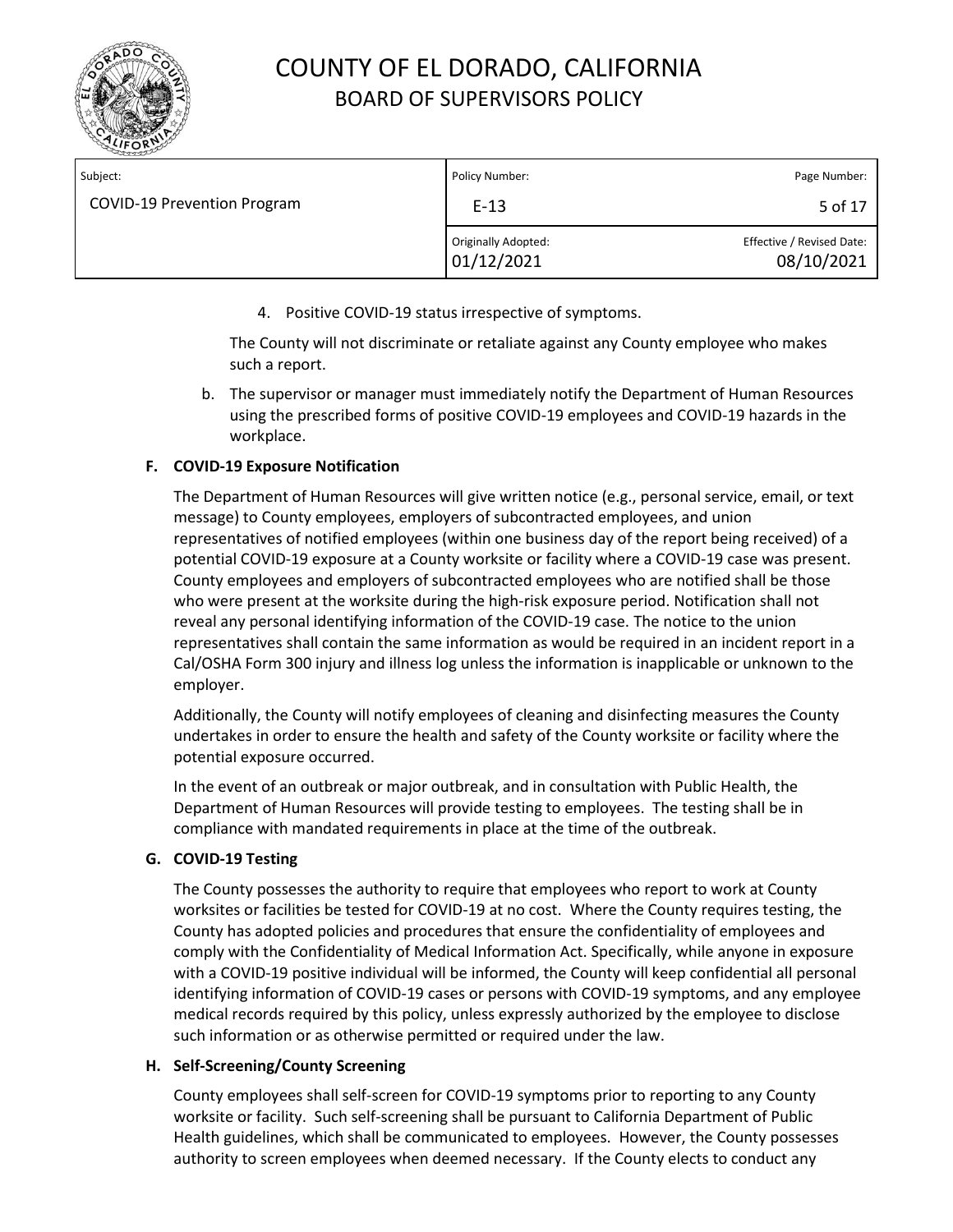

| Subject:                           | Policy Number:                    | Page Number:                            |
|------------------------------------|-----------------------------------|-----------------------------------------|
| <b>COVID-19 Prevention Program</b> | $E-13$                            | 6 of 17                                 |
|                                    | Originally Adopted:<br>01/12/2021 | Effective / Revised Date:<br>08/10/2021 |

screening indoors at the workplace, the County shall ensure that face coverings are used during screening by both screeners and employees who are not fully vaccinated and, if temperatures are measured, that non‐contact thermometers are used.

Should a County employee exhibit COVID‐19 symptoms during a County administered screening or a self‐screen, the County will instruct the employee to remain at or return to their home or place of residence and not report to work until such time as the employee satisfies the minimum criteria to return to work as provided for in Section IV.I. of this policy.

### **I. Return to Work Criteria**

a. Minimum Criteria to Return to Work for Symptomatic COVID‐19 Cases

COVID‐19 cases who present with symptoms must remain at their home or place of residence and not report to any County worksite or facility until they satisfy each of the following conditions:

- 1. At least 24 hours have passed since a fever of 100.4 degrees Fahrenheit or higher has resolved without the use of fever-reducing medications;
- 2. COVID‐19 symptoms have improved; and
- 3. At least 10 days have passed since COVID‐19 symptoms first appeared.

The County will follow the most recent guidelines in effect by the CDC, CDPH, and Public Health. As guidelines change, supervisors and managers will be provided additional guidance. In addition, the policy will be updated as time permits.

b. Minimum Criteria to Return to Work for Asymptomatic COVID‐19 Cases

COVID‐19 cases who tested positive but never developed COVID‐19 symptoms shall not report to any County worksite or facility until a minimum of 10 days have passed since the date of specimen collection of their first positive COVID‐19 test.

c. COVID‐19 Testing Not Required in Order to Return to Work

In accordance with CDC guidance concerning symptom‐based strategies for the discontinuation of isolation, the County does not require employees submit to a COVID‐19 test or produce a negative COVID‐19 test result in order to return to work, if the abovelisted minimum criteria have been met.

- d. Minimum Criteria to Return to Work for Close Contacts
	- 1. Persons who had a close contact but never developed any COVID-19 symptoms may return to work when 10 days have passed since the last known close contact.
	- 2. Persons who had a close contact and developed any COVID-19 symptom cannot return to work until the requirements listed in "Minimum Criteria to Return to Work for Symptomatic COVID‐19 Cases" have been met, unless all of the following are true: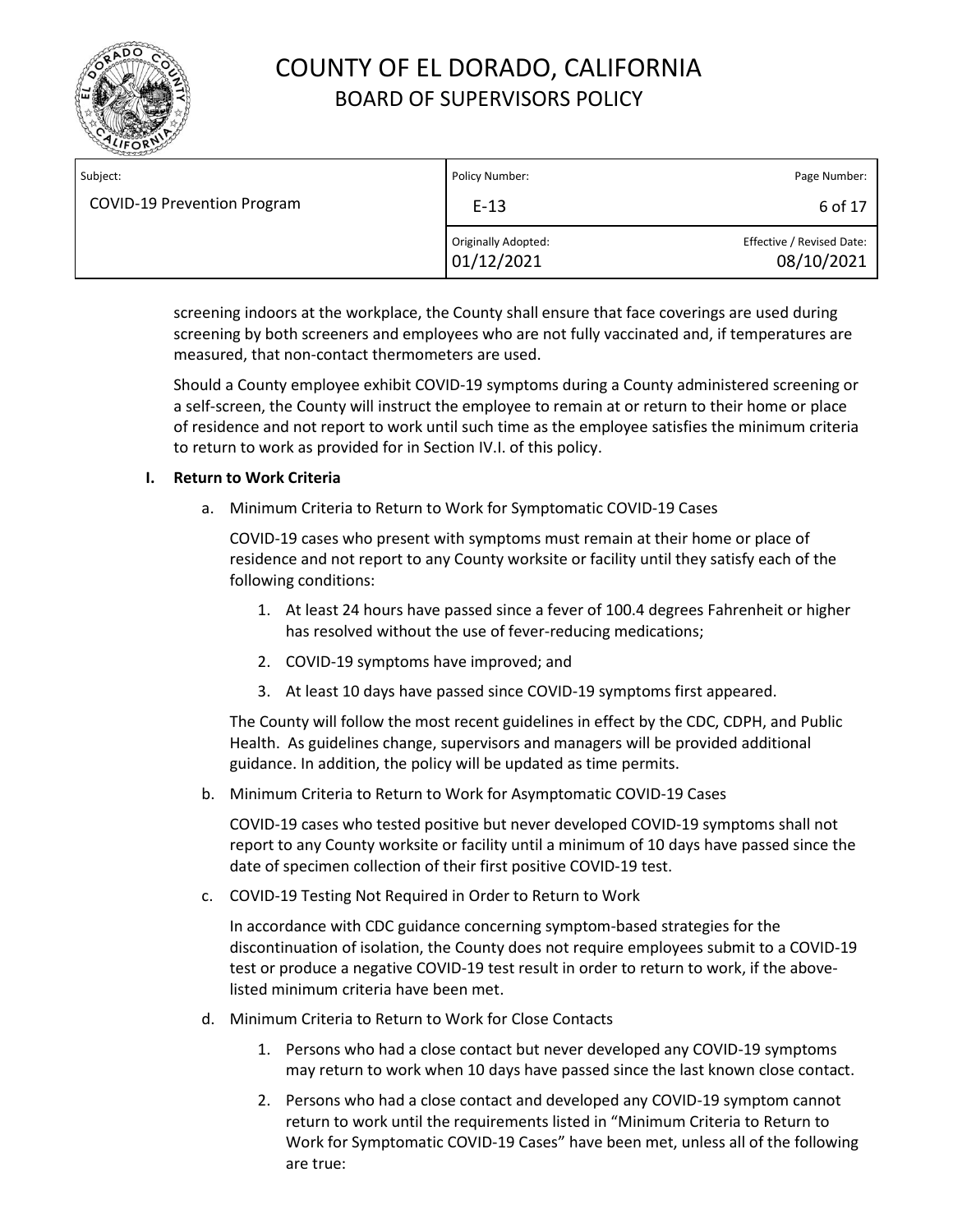

| Subject:                           | Policy Number:                    | Page Number:                            |
|------------------------------------|-----------------------------------|-----------------------------------------|
| <b>COVID-19 Prevention Program</b> | $E-13$                            | 7 of 17                                 |
|                                    | Originally Adopted:<br>01/12/2021 | Effective / Revised Date:<br>08/10/2021 |

- i. The person tested negative for COVID-19 using a polymerase chain reaction (PCR) COVID-19 test with specimen taken after the onset of symptoms; and
- ii. At least 10 days have passed since the last known close contact; and
- iii. The person has been symptom-free for at least 24 hours, without using feverreducing medications.
- 3. During critical staffing shortages, when there are not enough staff to provide safe patient care, essential critical infrastructure workers in the following categories may return after Day 7 from the date of last exposure if they have received a negative PCR COVID-19 test result from a specimen collected after Day 5:
	- i. Health care workers who did not develop COVID-19 symptoms;
	- ii. Emergency response workers who did not develop COVID-19 symptoms; and
	- iii. Social service workers who did not develop COVID-19 symptoms and who work face to face with clients in child welfare or assisted living.
- e. Minimum Criteria to Return to Work for Employees Directed to Self‐Quarantine or Isolate by a State or Local Health Official

If employees are subject to an isolation, quarantine, or exclusion order issued by a state or local health official, County policy requires that the employees not report to any County worksite or facility until the period of isolation or quarantine is completed or the order is lifted. If the order did not specify a definite isolation or quarantine period, then the period shall be in accordance with the return to work criteria listed above.

f. Allowance by Cal/OSHA for an Employee to Return to Work

If no violations of state or local health officer orders for isolation, quarantine, or exclusion would result, Cal/OSHA may, upon request, allow employees to return to work on the basis that the removal of employees would create undue risk to a community's health and safety. In such cases, the County will develop, implement, and maintain effective control measures to prevent transmission in the workplace including providing isolation for the employees at the County worksite or facility and, if isolation is not feasible, the use of respirators in the workplace.

### **J. COVID‐19 Training and Instruction**

The County shall provide training and instruction to existing and new employees on the following:

- a. The County's COVID‐19 policies and procedures to protect employees from COVID‐19 hazards, and how to participate in the identification and evaluation of COVID-19 hazards.
- b. COVID‐19 Symptoms.
- c. Spread and transmission of the virus that causes COVID‐19.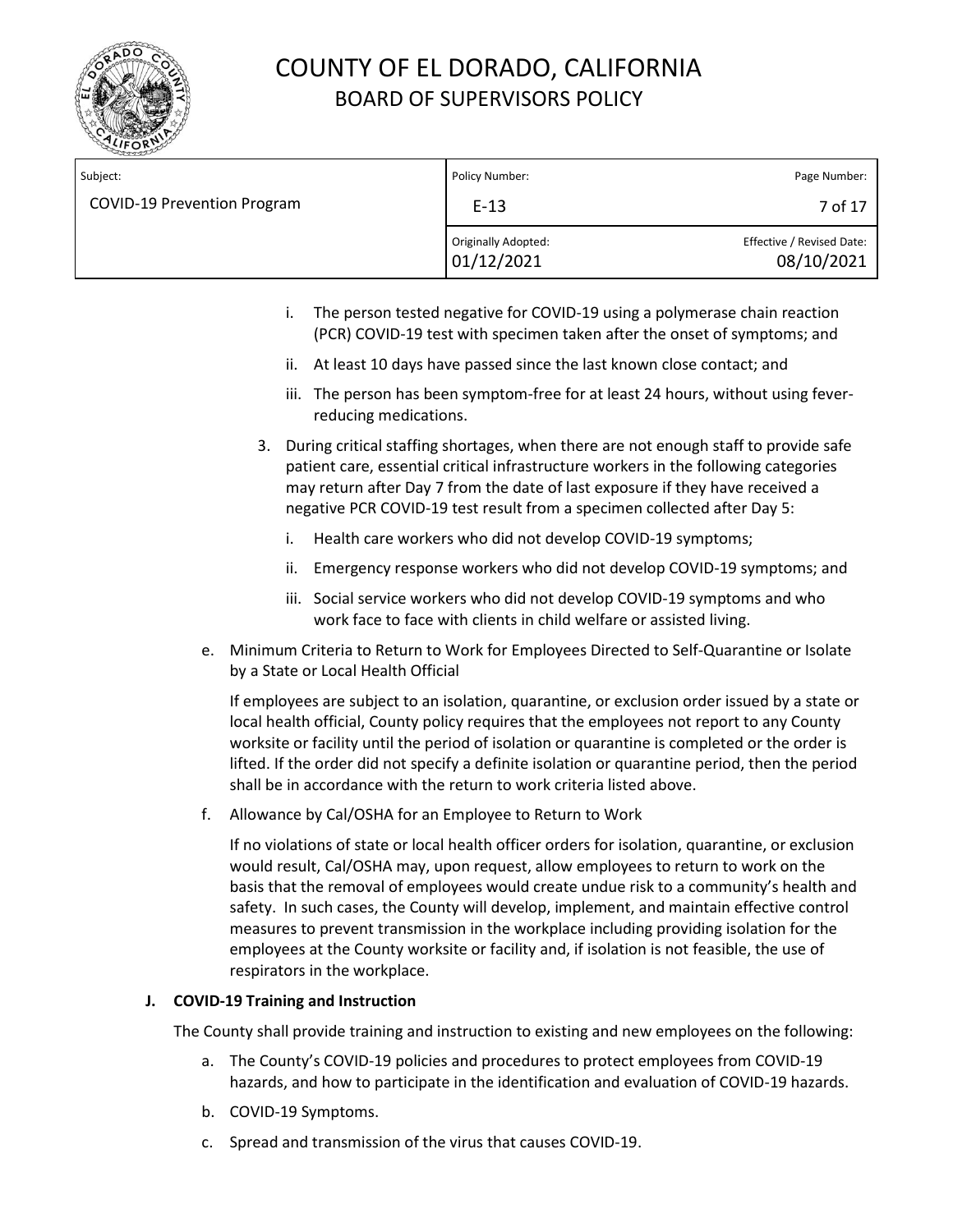

| Subject:                           | Policy Number:                    | Page Number:                            |
|------------------------------------|-----------------------------------|-----------------------------------------|
| <b>COVID-19 Prevention Program</b> | $E-13$                            | 8 of 17                                 |
|                                    | Originally Adopted:<br>01/12/2021 | Effective / Revised Date:<br>08/10/2021 |

- d. The fact that particles containing the virus can travel more than six feet, especially indoors, so physical distancing, face coverings, increased ventilation indoors, and respiratory protection decrease the spread of COVID-19, but are most effective when used in combination.
- 3. Methods and importance of face coverings and hand hygiene, including the conditions under which face coverings must be worn at the workplace and that face coverings are additionally recommended outdoors for people who are not fully vaccinated if six feet of distance between people cannot be maintained.
- e. Information regarding COVID‐19‐related benefits to which employees may be entitled under applicable federal, state, or local laws.
- f. The County's policies for providing respirators, and the right of employees who are not fully vaccinated to request a respirator for voluntary use as stated in this section, without fear of retaliation and at no cost to employees. This information shall include how to properly wear the respirator provided, how to perform a seal check according to the manufacturer's instructions each time a respirator is worn, and the fact that facial hair interferes with a seal.
- g. How to access COVID-19 testing and vaccination; and the fact that vaccination is effective at preventing COVID-19, protecting against both transmission and serious illness or death.

### **K. Reporting and Recordkeeping**

In accordance with applicable law, the County will:

- a. Keep record of and track all COVID‐19 cases with the following information: (1) employee's name; (2) contact information; (3) occupation; (4) location where the employee worked; (5) the date of the last day at the workplace; and (6) the date of a positive COVID‐19 test. The information shall be made available to employees, authorized employee representatives, or as otherwise required by law, with personal identifying information removed.
- b. Maintain records of the steps taken to implement this CPP policy.
- c. Make this written CPP available to employees and employee organizations at County worksites or facilities. Further, the County will make this CPP policy available to Cal/OSHA representatives immediately upon request.
- d. Report information about COVID-19 cases and outbreaks at the workplace to the local health department whenever required by law, and shall provide any related information requested by the local health department.

### **L. Multiple COVID‐19 Infections, Outbreaks and Major Outbreaks**

a. This Section IV.L. shall apply in the event of an outbreak (defined as three or more employee COVID-19 cases within an exposed group visiting the workplace during their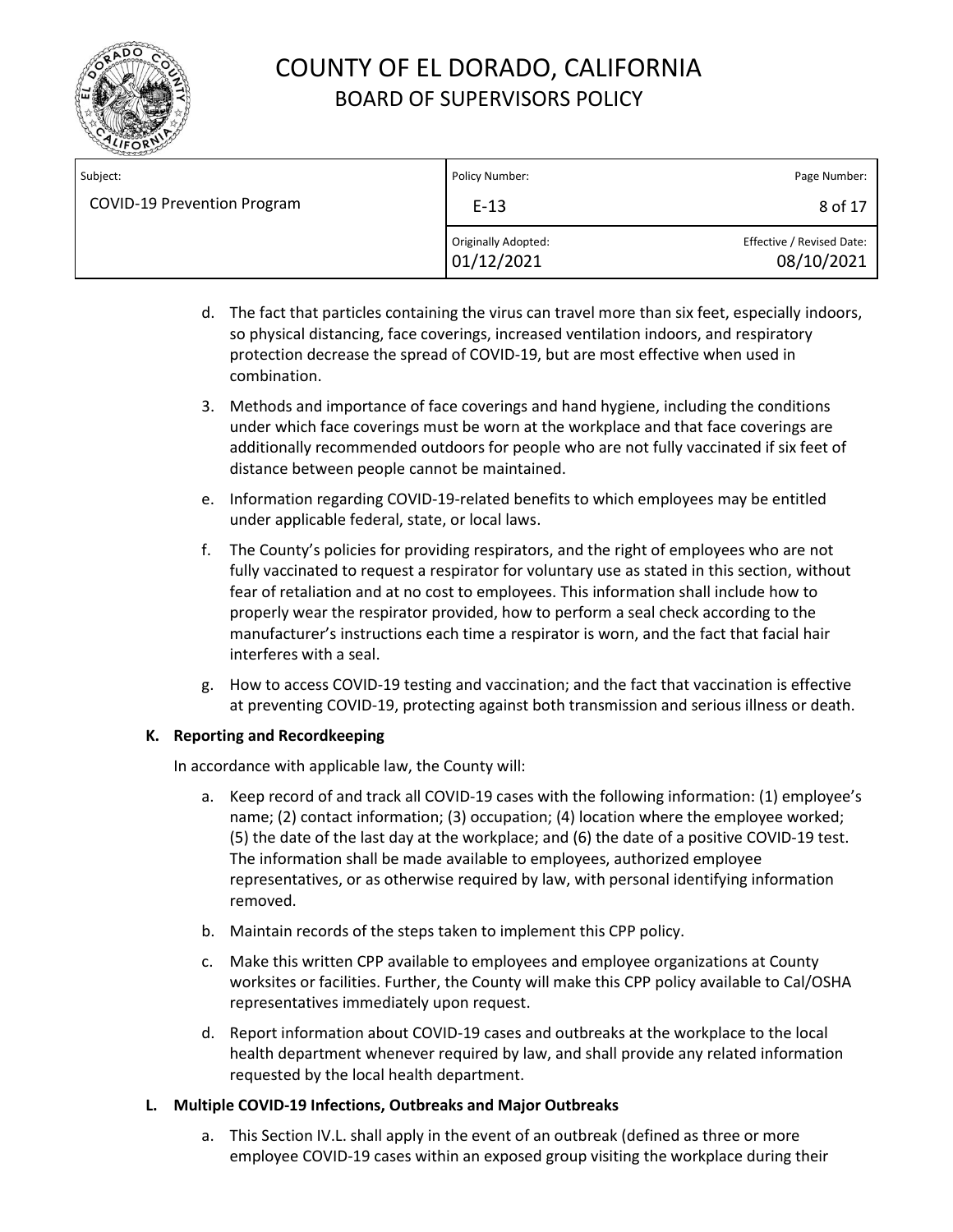

| Subject:                           | Policy Number:                    | Page Number:                            |
|------------------------------------|-----------------------------------|-----------------------------------------|
| <b>COVID-19 Prevention Program</b> | $E-13$                            | 9 of 17                                 |
|                                    | Originally Adopted:<br>01/12/2021 | Effective / Revised Date:<br>08/10/2021 |

high-risk exposure period at any time during a 14-day period), and shall continue to apply until there are no new COVID-19 cases detected in the exposed group for a 14-day period.

As provided for in Section IV.G. and V.D., the County will make COVID‐19 testing available to all employees at no cost during their working hours that were within the exposed group, during such employees' paid time, except:

- 1. Employees who were not present at the workplace during the relevant 14-day period(s).
- 2. Employees who were fully vaccinated before this Section IV.L. became applicable and who do not have COVID-19 symptoms.
- 3. For COVID-19 cases who did not develop COVID-19 symptoms after returning to work pursuant to this policy, no testing is required for 90 days after the initial onset of COVID-19 symptoms or, for COVID-19 cases who never developed symptoms, 90 days after the first positive test.

During the period of an outbreak, testing shall be made available to all employees in the exposed group and then again one week later. Negative COVID‐19 test results of employees with COVID‐19 exposure shall not impact the duration of any quarantine, isolation, or exclusion period required by, or orders issued by, Public Health. After the first two COVID‐19 tests required by this subsection, the County shall make COVID-19 testing available once a week at no cost, during paid time, to all employees in the exposed group who remain at the worksite, or more frequently if recommended by Public Health, until there are no new COVID‐ 19 cases detected in the affected worksite for a 14‐day period. The County shall make additional testing available at no cost to employees, during employees' paid time, when deemed necessary by Cal/OSHA through the Issuance of Order to Take Special Action.

- b. In the event of a major COVID‐19 outbreak (defined as 20 or more COVID‐19 cases in an exposed group visiting the worksite during their high-risk exposure period within a 30‐day period), the County shall make available to all employees in the exposed group, regardless of vaccination status, twice a week COVID‐19 testing, or more frequently if recommended by Public Health. Such testing shall continue until there are fewer than three COVID‐19 cases detected in the exposed group for a 14‐day period.
- c. In the event of an outbreak, the County shall immediately perform a review of potentially relevant COVID‐19 policies, procedures, and controls and implement changes as needed to prevent further spread of COVID‐19. The investigation and review shall be documented and attempt to identify new or unabated COVID‐19 hazards, which may include: (1) the County's leave policies and practices and whether employees are discouraged from remaining home when sick; (2) the County's COVID‐19 testing policies; (3) insufficient outdoor air; (4) insufficient air filtration; or (5) lack of physical distancing. The review shall be updated every thirty days that the outbreak continues, in response to new information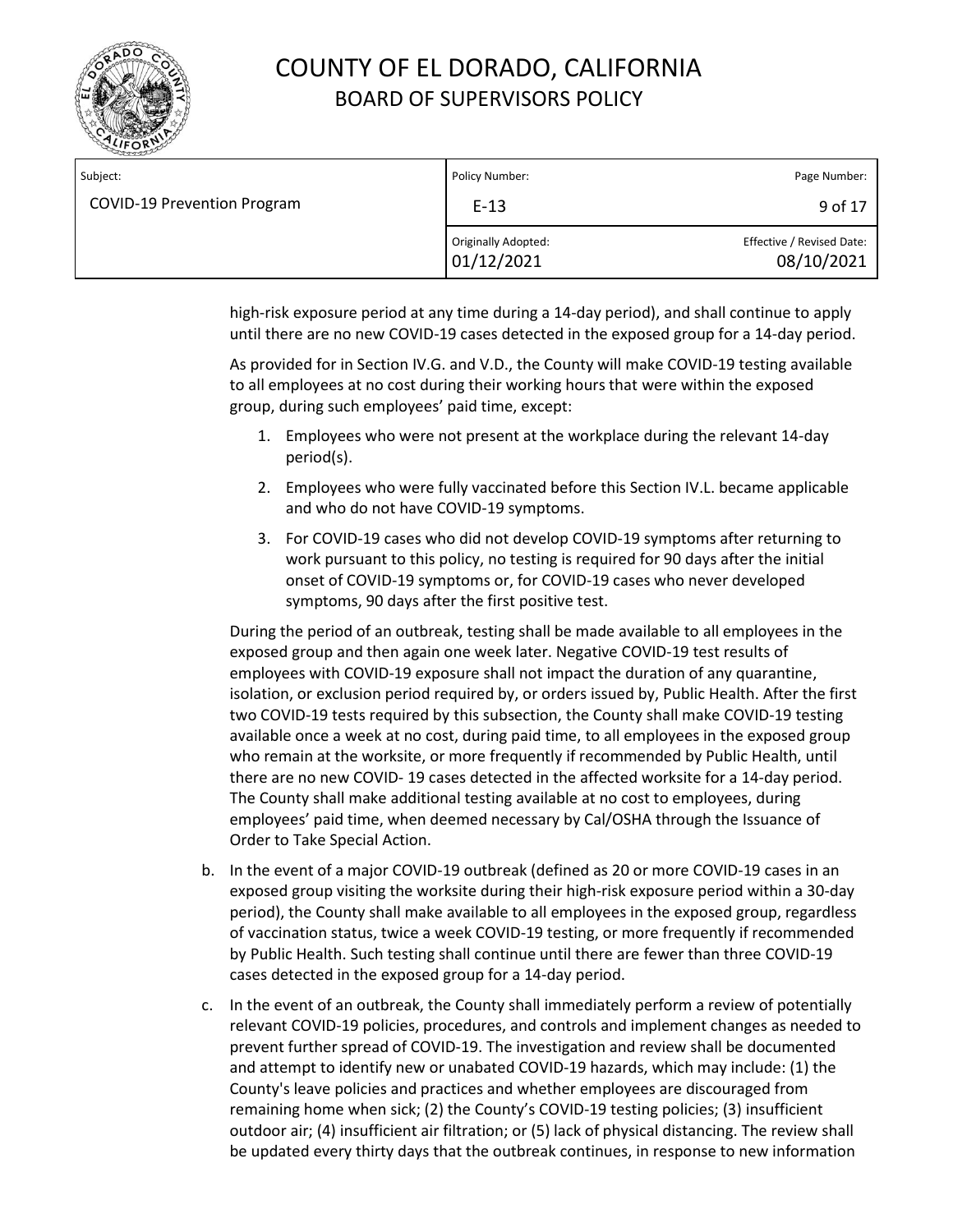

| Subject:                           | Policy Number:                    | Page Number:                            |
|------------------------------------|-----------------------------------|-----------------------------------------|
| <b>COVID-19 Prevention Program</b> | $E-13$                            | 10 of 17                                |
|                                    | Originally Adopted:<br>01/12/2021 | Effective / Revised Date:<br>08/10/2021 |

or to new or previously unrecognized COVID‐19 hazards, or when otherwise necessary. The County shall implement changes to reduce the transmission of COVID‐19 based on the results of the investigation and review.

- d. In buildings or structures with mechanical ventilation where an outbreak has occurred, the County shall filter recirculated air with Minimum Efficiency Reporting Value (MERV) 13 or higher efficiency filters if compatible with the ventilation system. If MERV-13 or higher filters are not compatible with the ventilation system, the County shall use filters with the highest compatible filtering efficiency. The County shall also evaluate whether portable or mounted High Efficiency Particulate Air (HEPA) filtration units or other air cleaning systems would reduce the risk of transmission and, if so, shall implement their use to the degree feasible.
- e. For the duration of an outbreak, in addition to the other requirements of this policy, the County shall do the following:
	- 1. Require that all employees, regardless of vaccination status, in the exposed group wear face coverings when indoors, or when outdoors and less than six feet from another person, unless one of the five numbered exceptions in Section IV.A.b. applies.
	- 2. Give notice to employees in the exposed group of their right to request a respirator for voluntary use.
	- 3. Evaluate whether to implement physical distancing of at least six feet between persons or, where six feet of physical distancing is not feasible, the use of cleanable solid partitions of sufficient size to reduce COVID-19 transmission.
- f. In the event of a major COVID‐19 outbreak, in addition to the required actions during an outbreak, the County shall take the following actions for the duration of the major outbreak:
	- 1. The County shall provide a respirator for voluntary use to employees in the exposed group and shall determine the need for a respiratory protection program or changes to an existing respiratory protection program to address COVID‐19 hazards.
	- 2. Separate any employees in the exposed group who are not wearing respirators from other persons by at least six feet, except where six feet of separation is not feasible, and except for momentary exposure while persons are in movement. Methods of physical distancing include: telework or other remote work arrangements; reducing the number of persons in an area at one time, including visitors; visual cues such as signs and floor markings to indicate where employees and others should be located or their direction and path of travel; staggered arrival, departure, work, and break times; and adjusted work processes or procedures, such as reducing production speed, to allow greater distance between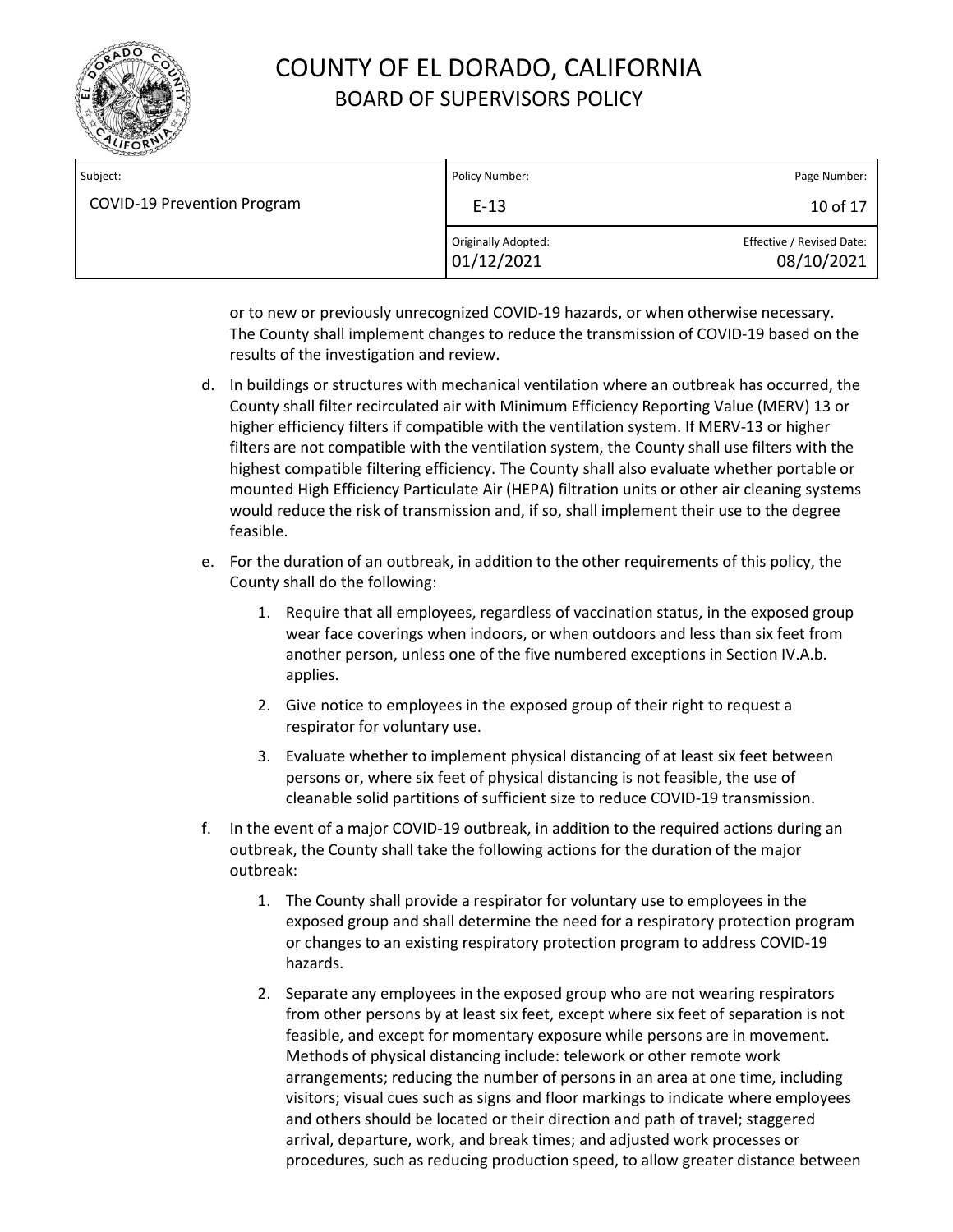

| Subject:                           | Policy Number:                    | Page Number:                            |
|------------------------------------|-----------------------------------|-----------------------------------------|
| <b>COVID-19 Prevention Program</b> | $E-13$                            | 11 of 17                                |
|                                    | Originally Adopted:<br>01/12/2021 | Effective / Revised Date:<br>08/10/2021 |

employees. When it is not feasible to maintain a distance of at least six feet, individuals shall be as far apart as feasible.

- 3. At work stations where an employee in the exposed group is assigned to work for an extended period of time, such as cash registers, desks, and production line stations, and where the physical distancing requirement in the paragraph above is not maintained at all times, the County shall install cleanable solid partitions that effectively reduce transmission between the employee and other persons.
- 4. The County shall evaluate whether to halt some or all operations at the worksite until COVID‐19 hazards have been corrected.
- 5. Any other control measures deemed necessary by the Division through the Issuance of Order to Take Special Action.

### **M. Employer Provided Housing**

This section does not apply to (i) housing provided for the purpose of emergency response, including firefighting, rescue, and evacuation, and support activities directly aiding response such as utilities, communications, and medical operations; (ii) employees with occupational exposure as defined by 8 C.C.R. § 5199, when covered by that section; (iii) housing used exclusively to house COVID-19 cases or where a housing unit houses one employee; or (iv) housing in which all residents are fully vaccinated.

To the extent feasible, employee residents shall be assigned to distinct groups, and each group shall remain separate from other such groups during transportation and work. The employees residing at the housing are responsible for effectively cleaning and disinfecting the housing units, kitchens, bathrooms, and common areas at least once per day to prevent COVID‐19. The County will provide the cleaning and disinfecting supplies. Housing units, kitchens, bathrooms, and indoor common areas shall be cleaned and disinfected after a COVID-19 case was present during the highrisk exposure period, if another resident will be there within 24 hours of the COVID-19 case. Dishes, utensils, and similar items are prohibited from being shared. The County will provide face coverings along with guidance from the state and Public Health on when they should be used.

In housing units, the County shall maximize the quantity and supply of outdoor air and increase filtration efficiency to the highest level compatible with the existing ventilation system. If there is not a Minimum Efficiency Reporting Value (MERV) 13 or higher filter in use, portable or mounted High Efficiency Particulate Air (HEPA) filtration units shall be used, to the extent feasible, in all sleeping areas in which there are two or more residents who are not fully vaccinated.

#### **N. Employer Provided Transportation**

This section does not apply to (i) County-provided transportation when necessary for emergency response, including firefighting, rescue, and evacuation, and support activities directly aiding response such as utilities, communications, and medical operations; (ii) employees with occupational exposure as defined by 8 C.C.R. § 5199, when covered by that section; (iii) public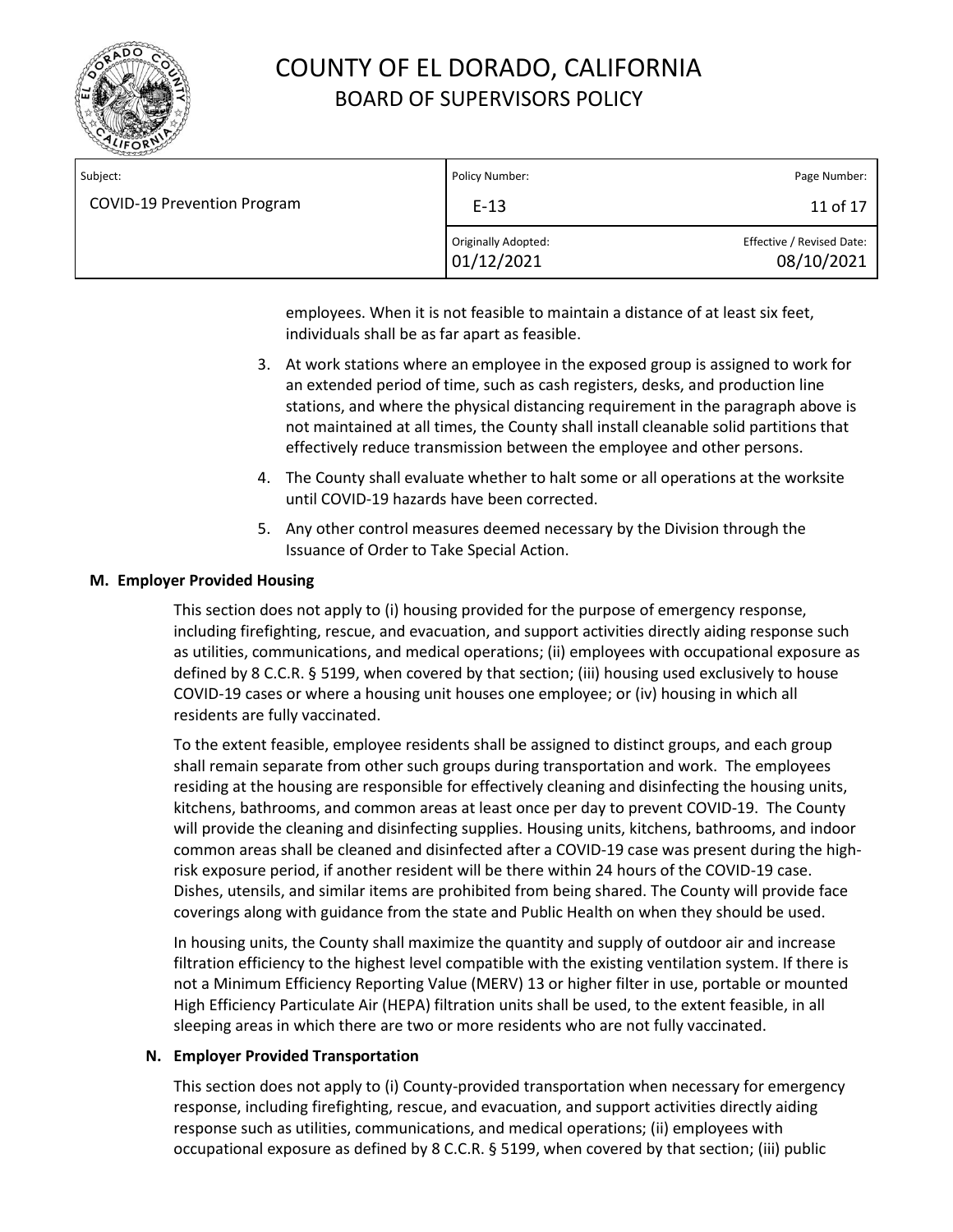

| Subject:                           | Policy Number:                    | Page Number:                            |
|------------------------------------|-----------------------------------|-----------------------------------------|
| <b>COVID-19 Prevention Program</b> | $E-13$                            | 12 of 17                                |
|                                    | Originally Adopted:<br>01/12/2021 | Effective / Revised Date:<br>08/10/2021 |

transportation; (iv) vehicles in which the driver and all passengers are fully vaccinated; or (v) vehicles where the driver is alone or the driver and all passengers are from the same household outside of work, such as family members.

To the extent feasible, employees sharing vehicles shall be assigned to distinct groups that remain separate from other such groups during transportation, during work activities, and in Countyprovided housing. During the operation of the vehicle, the face coverings requirements and exceptions to such requirements stated in this policy shall apply. Upon request, the County shall provide respirators for voluntary use to all employees in the vehicle who are not fully vaccinated.

The County provides cleaning materials to clean all high contact surfaces such as steering wheel, door handles, seatbelt buckles, armrests, etc. before each trip and between different drivers. All high-contact surfaces must be cleaned and disinfected if used by a COVID-19 case during the highrisk exposure period, when the surface will be used by another employee within 24 hours of the COVID-19 case.

The vehicle operators should make sure that the vehicle's ventilation system is set to maximize outside air and not set to recirculate air. The vehicle must also have functioning air conditioning and heating.

### **V. PROCEDURE**

As provided herein, the procedure for investigating and responding to COVID‐19 cases includes the following:

- 1. Seeking information from employees regarding COVID-19 cases and close contacts.
- 2. Receiving information regarding COVID‐19 test results.
- 3. Receiving information regarding the presentation of COVID‐19 symptoms.
- 4. Identifying and recording all COVID‐19 cases.

### **A. COVID‐19 Positive Diagnosis**

The County shall, when required by Section V.E. of this policy, instruct COVID‐19 cases and close contacts to remain at or return to their home or place of residence and not report to work until such time as the employees satisfy the minimum criteria to return to work provided for in Section IV.I of this policy.

### **B. Reporting**

The County will comply with all reporting and recording obligations as required under the law, including, but not limited to, the notifications required under Section IV.F. of this policy.

### **C. Contact Investigation**

The supervisor or manager will interview the COVID‐19 case in order to ascertain the following information: 1) the date on which the COVID-19 case tested positive, if asymptomatic, or the date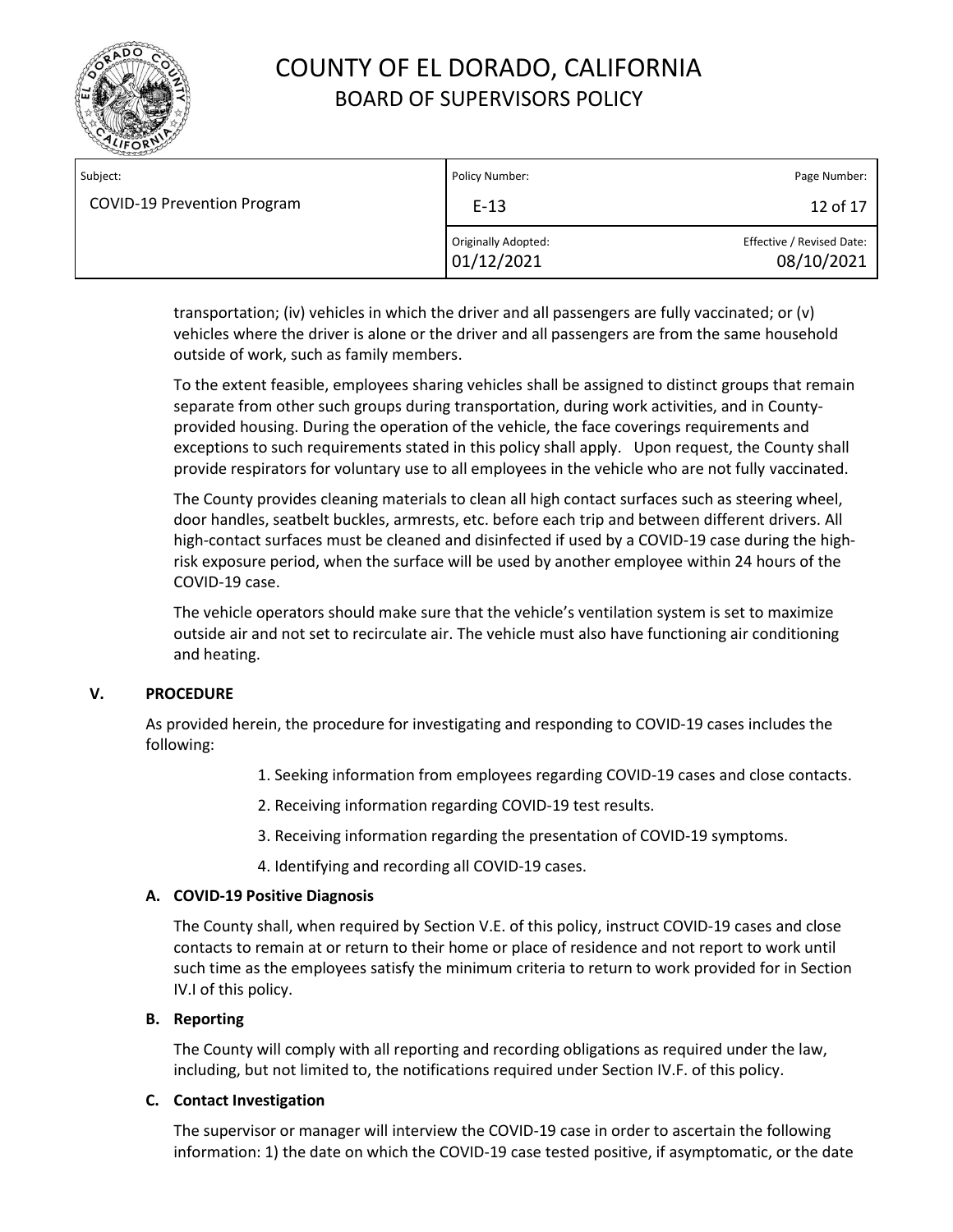

| Subject:                           | Policy Number:                    | Page Number:                            |
|------------------------------------|-----------------------------------|-----------------------------------------|
| <b>COVID-19 Prevention Program</b> | $E-13$                            | 13 of 17                                |
|                                    | Originally Adopted:<br>01/12/2021 | Effective / Revised Date:<br>08/10/2021 |

on which the COVID-19 case first presented COVID‐19 symptoms, if symptomatic; 2) the COVID‐19 case's recent work history, including the day and time they were last present at a County worksite or facility and other worksites or County facilities visited by the COVID‐19 case during the high‐risk exposure period; and 3) the nature and circumstances of the COVID‐19 subject's contact with other employees during the high‐risk exposure period, including whether there were any close contacts. Based on this information, the County shall determine which employees have had COVID‐19 exposure, and specifically which employees have had close contact.

### **D. Testing**

The County will provide COVID‐19 testing at no cost to employees during paid time to all employees who had a close contact at a County worksite or facility, and provide such employees with information on potentially applicable benefits, with the following exceptions: (1) Employees who were fully vaccinated before the close contact and do not have COVID-19 symptoms; and (2) COVID-19 cases who returned to work pursuant to this policy and have remained free of COVID-19 symptoms, for 90 days after the initial onset of COVID-19 symptoms or, for COVID-19 cases who never developed symptoms, for 90 days after the first positive test. Also reference Section IV.H. of this policy.

### **E. Exclusion of COVID‐19 Cases and Employees Who Had a Close Contact**

- a. The County will ensure that COVID‐19 cases are excluded from the workplace until the individual satisfies the minimum return to work criteria provided for in Section IV.J of this policy.
- b. The County will exclude employees with close contact to COVID‐19 cases from the workplace consistent with CDC guidelines. The following groups are exempt from exclusion: (i) Employees who were fully vaccinated before the close contact and who do not develop COVID-19 symptoms; and (ii) COVID-19 cases who returned to work pursuant to this policy and have remained free of COVID-19 symptoms, for 90 days after the initial onset of COVID-19 symptoms or, for COVID-19 cases who never developed COVID-19 symptoms, for 90 days after the first positive test.
	- 1. Employees Who Are Able to Telework During Isolation or Quarantine Period

The County will allow employees who are able to telework, and are able and available to work, to telework during the isolation or quarantine period. The County will provide these employees their normal compensation for the work that they perform for the County during the isolation or quarantine period.

2. Employees Who Are Unable to Telework During Isolation or Quarantine Period

The provision of benefits described below does not apply to either: (1) County employees when the County can demonstrate that the close contact was not work‐related; and (2) County employees who received disability payments or was covered by workers' compensation and received temporary disability. Such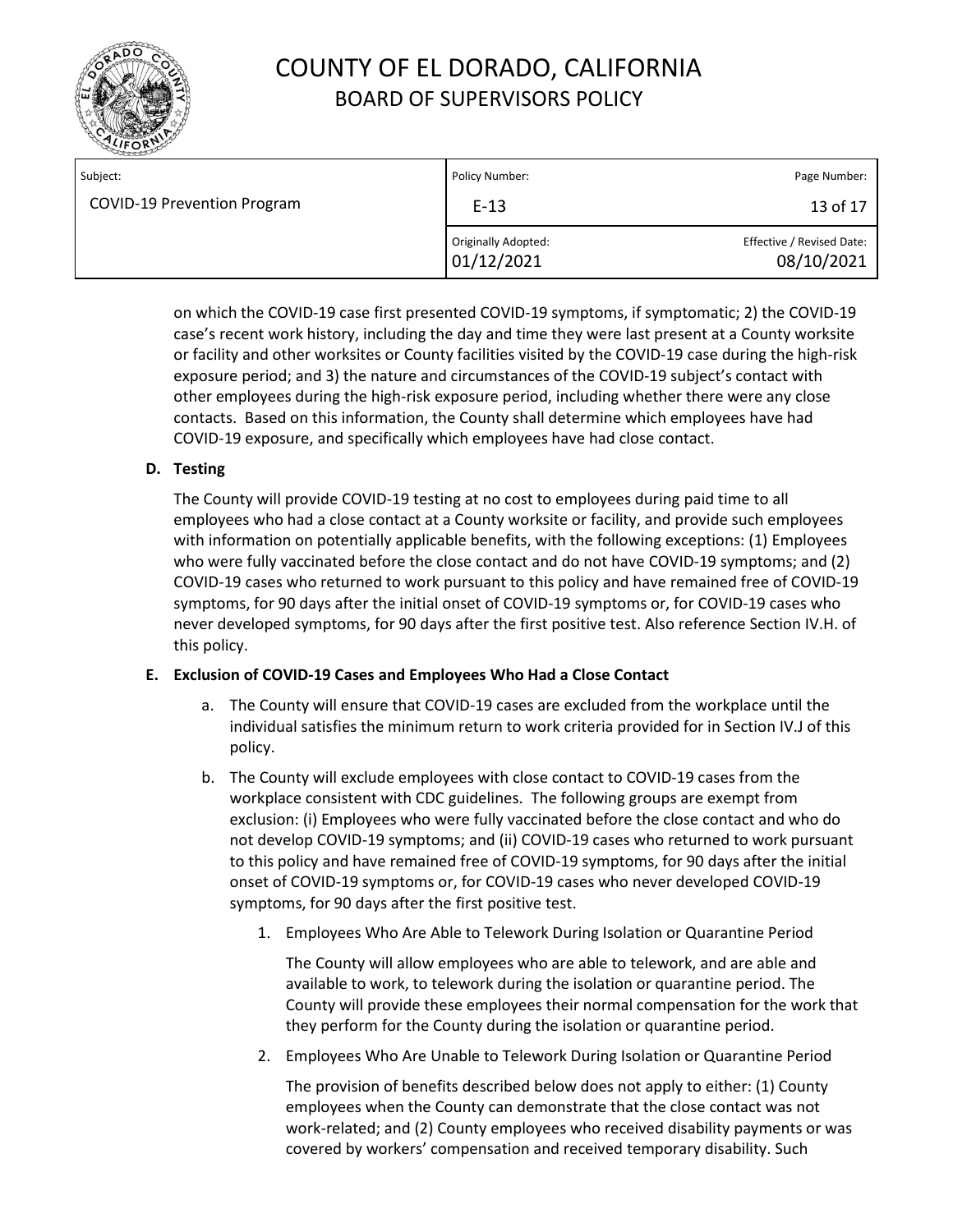

| Subject:                           | Policy Number:                    | Page Number:                            |
|------------------------------------|-----------------------------------|-----------------------------------------|
| <b>COVID-19 Prevention Program</b> | $E-13$                            | 14 of 17                                |
|                                    | Originally Adopted:<br>01/12/2021 | Effective / Revised Date:<br>08/10/2021 |

employees may still use paid sick leave for the purpose of receiving compensation during the isolation or quarantine period if they elect to do so. If the County determines that one of these exceptions applies, it shall inform the employee of the denial and the applicable exception.

The County will provide excluded employees who are unable to telework with information regarding COVID‐19‐related benefits to which the employees may be entitled under applicable federal, state, or local laws. This includes any benefits available under legally mandated sick and vaccination leave, if applicable, under workers' compensation law, local governmental requirements, the County's Personnel Rules, leave guaranteed by contract, and 8 C.C.R. § 3205. The County will continue to provide and will maintain these employees' earnings, wages, seniority, and all other employee rights and benefits, including the employees' right to their former job status, as if the employees had not been removed from their jobs. The County may require that these employees use employer‐provided employee sick leave for this purpose to the extent permitted by law. Excluded County employees retain their entitlement to elect not to use other earned or accrued paid leave during this time.

The County may provide excluded employees who are unable to telework, but who do not have any paid sick or vacation leave available, with paid administrative leave in order to receive compensation during the isolation or quarantine period.

c. Adherence with Laws, Policies, and/or Agreements Providing Excluded Employees Greater Protections

The obligations set forth in this Section do not limit any other applicable law, County policy, or collective bargaining agreement that provides County employees with greater protections or benefits.

### **F. Worksite/Facility Investigation**

Public Health and Risk Management will conduct an investigation in order to determine whether workplace conditions could have contributed to the risk of COVID‐19 exposure and what could be done to reduce exposure to possible further COVID‐19 hazards.

### **G. Possible Updates to Policies and Procedures**

As a result of any County investigation, the County will implement effective policies and/or procedures for correcting unsafe or unhealthy conditions, work practices, policies, and procedures in a timely manner based on the severity of the hazard.

### **VI. DEFINITIONS**

For the purposes of the CPP policy, the following definitions shall apply:

A. "COVID‐19" means coronavirus disease, an infectious disease caused by the severe acute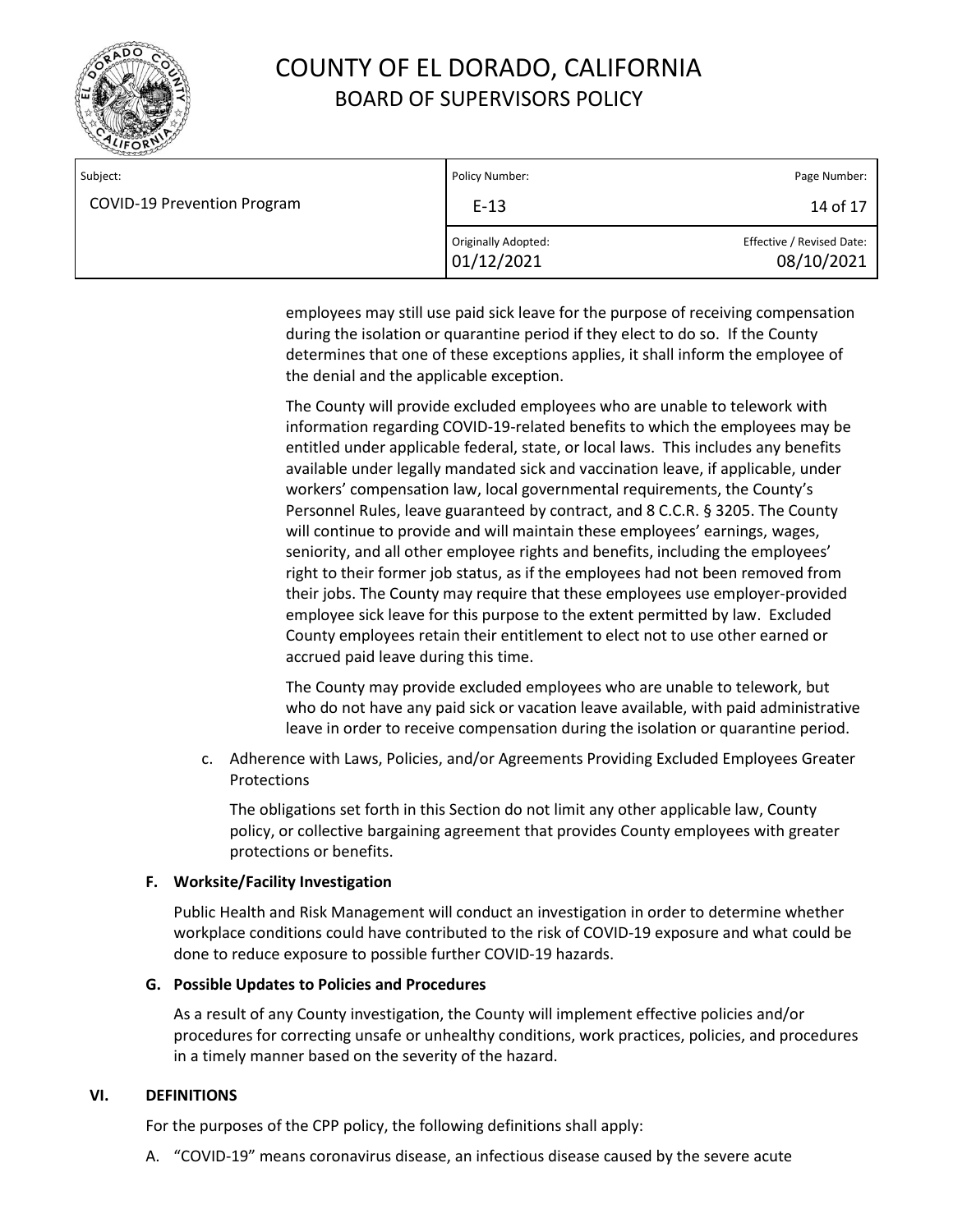

| Subject:                           | Policy Number:                    | Page Number:                            |
|------------------------------------|-----------------------------------|-----------------------------------------|
| <b>COVID-19 Prevention Program</b> | $E-13$                            | 15 of 17                                |
|                                    | Originally Adopted:<br>01/12/2021 | Effective / Revised Date:<br>08/10/2021 |

respiratory syndrome coronavirus 2 (SARS‐CoV‐2).

- B. "COVID-19 case" means a person who either: (1) has a positive "COVID-19 test" as defined below; (2) has a positive COVID-19 diagnosis from a licensed health care provider; (3) is subject to COVID‐ 19-related order to isolate issued by a local or state health official; or (4) has died due to COVID-19, in the determination of a local health department or per inclusion in the COVID‐19 statistics of a county.
- C. "Close contact" means being within six feet of a COVID-19 case for a cumulative total of 15 minutes or greater in any 24-hour period within or overlapping with the "high-risk exposure period" defined by this section. This definition applies regardless of the use of face coverings. EXCEPTION: Employees have not had a close contact if they wore a respirator in accordance with this policy, whenever they were within six feet of the COVID-19 case during the high-risk exposure period
- D. "COVID‐19 hazard" means potentially infectious material that may contain SARS‐CoV‐2, the virus that causes COVID‐19. Potentially infectious materials include airborne droplets, small particle aerosols, and airborne droplet nuclei, which most commonly result from a person or persons exhaling, talking or vocalizing, coughing, or sneezing, or from procedures performed on persons which may aerosolize saliva or respiratory tract fluids. This also includes objects or surfaces that may be contaminated with SARS‐CoV‐2.
- E. "COVID‐19 symptoms" means one of the following, but is not an inclusive list: (1) fever of 100.4 degrees Fahrenheit or higher or chills; (2) cough; (3) shortness of breath or difficulty breathing; (4) fatigue; (5) muscle or body aches; (6) headache; (7) new loss of taste or smell; (8) sore throat; (9) congestion or runny nose; (10) nausea or vomiting; or (11) diarrhea, unless a licensed health care professional determines the person's symptoms were caused by a known condition other than COVID‐19.
- F. "COVID‐19 test" means a viral test for SARS‐CoV‐2 that is both: (1) approved by the United States Food and Drug Administration (FDA) or has an Emergency Use Authorization from the FDA to diagnose current infection with the SARS‐CoV‐2 virus; and (2) administered in accordance with the FDA approval or the FDA Emergency Use Authorization, as applicable.
- G. "Exposed group" means all employees at a work location, working area, or a common area at work, where an employee COVID-19 case was present at any time during the high-risk exposure period. A common area at work includes bathrooms, walkways, hallways, aisles, break or eating areas, and waiting areas. The following exceptions apply:

(A) For the purpose of determining the exposed group, a place where persons momentarily pass through while everyone is wearing face coverings, without congregating, is not a work location, working area, or a common area at work.

(B) If the COVID-19 case was part of a distinct group of employees who are not present at the workplace at the same time as other employees, for instance a work crew or shift that does not overlap with another work crew or shift, only employees within that distinct group are part of the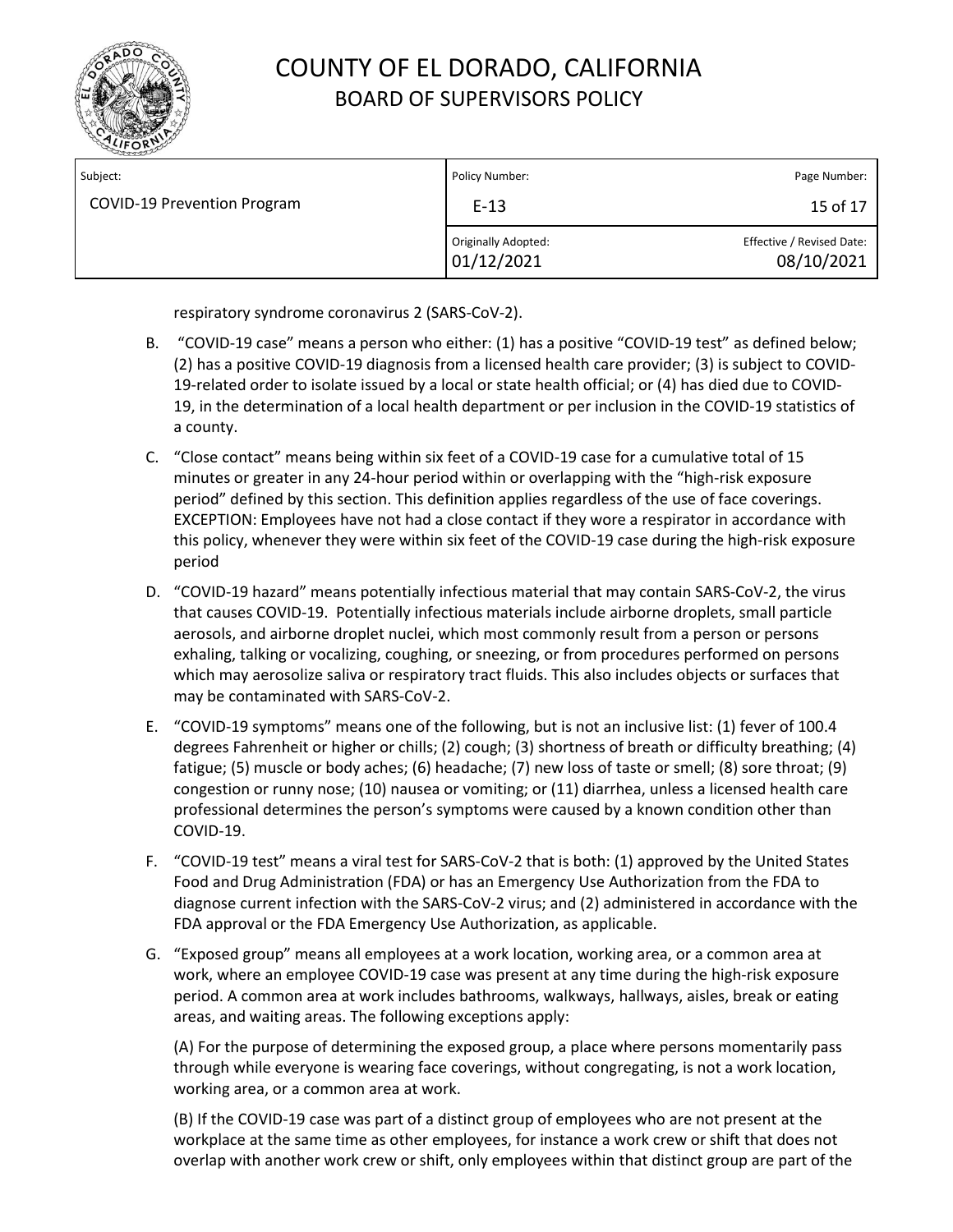

| Subject:                           | Policy Number:                    | Page Number:                            |
|------------------------------------|-----------------------------------|-----------------------------------------|
| <b>COVID-19 Prevention Program</b> | $E-13$                            | 16 of 17                                |
|                                    | Originally Adopted:<br>01/12/2021 | Effective / Revised Date:<br>08/10/2021 |

exposed group.

- (C) If the COVID-19 case visited a work location, working area, or a common area at work for less than 15 minutes during the high-risk exposure period, and the COVID-19 case was wearing a face covering during the entire visit, other people at the work location, working area, or common area are not part of the exposed group.
- H. "Face covering" means a surgical mask, a medical procedure mask, a respirator worn voluntarily, or a tightly woven fabric or non‐woven material of at least two layers. A face covering has no visible holes or openings, and must cover the nose and mouth. A face covering does not include a scarf, ski mask, balaclava, bandana, turtleneck, collar, or single layer of fabric.
- I. "Fully vaccinated" means the County has documented that the person received, at least 14 days prior, either the second dose in a two-dose COVID-19 vaccine series or a single-dose COVID-19 vaccine. Vaccines must be FDA approved; have an emergency use authorization from the FDA; or, for persons fully vaccinated outside the United States, be listed for emergency use by the World Health Organization (WHO).
- J. "High‐risk exposure period" means the following time period: (1) for COVID-19 cases who develop COVID‐19 symptoms, from two (2) days before they first develop symptoms until all of the following are true: it has been10 days since symptoms first appeared; 24 hours have passed with no fever, without the use of fever‐reducing medications; and symptoms have improved; (2) for COVID-19 cases who never develop COVID‐19 symptoms, from two days before until 10 days after the specimen for their first positive test for COVID‐19 was collected.
- K. "Respirator" means a respiratory protection device approved by the National Institute for Occupational Safety and Health (NIOSH) to protect the wearer from particulate matter, such as an N95 filtering facepiece respirator.
- L. "Worksite," for the limited purposes of COVID-19 prevention regulations only, means the building, store, facility, agricultural field, or other location where a COVID-19 case was present during the high-risk exposure period. It does not apply to buildings, floors, or other locations of the County that a COVID-19 case did not enter.
- M. If additional orders are issued by the California Department of Public Health, the Governor of California, or other relevant authorities relating to COVID-19, and such orders contain mandates that are in addition to or more stringent than those contained herein, the County and its employees will be required to comply with those mandates. These mandates shall be deemed to be part of this policy until such time as they are terminated or expired.

### **VII. REFERENCES**

Refer to the hyperlinks included in the policy.

California Occupational Safety and Health Standards Board (Cal/OSHA) Sections 3205‐3205.4

California Assembly Bill No. 685